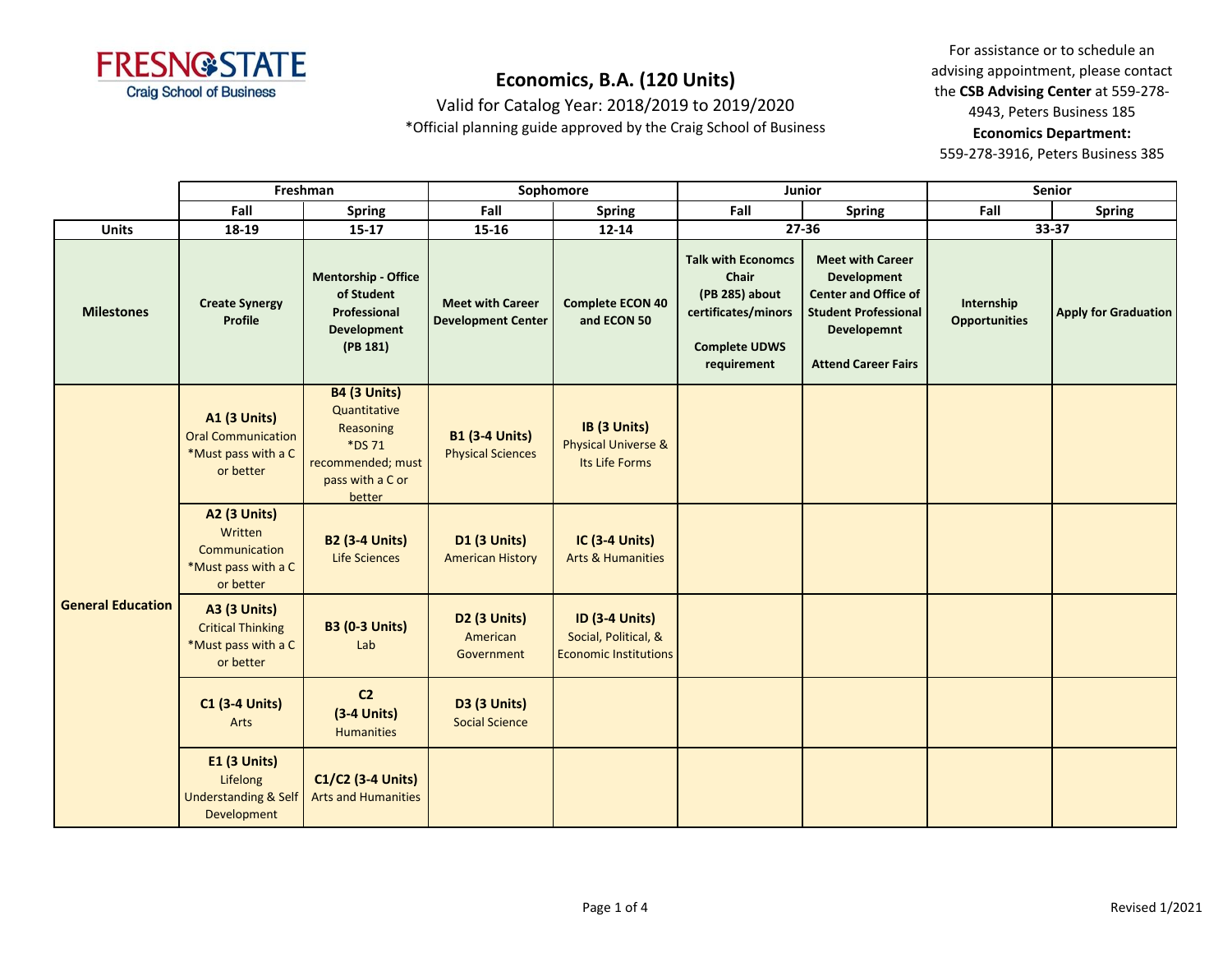

Valid for Catalog Year: 2018/2019 to 2019/2020

\*Official planning guide approved by the Craig School of Business

For assistance or to schedule an advising appointment, please contact the **CSB Advising Center** at 559-278- 4943, Peters Business 185 **Economics Department:** 

|              |                                                 | Freshman<br>Sophomore<br>Junior                 |       |               | <b>Senior</b>                                                                                                                                   |                                                                                                                                                                        |                                                                                                                                                                                                  |                                                                                                                                                                        |
|--------------|-------------------------------------------------|-------------------------------------------------|-------|---------------|-------------------------------------------------------------------------------------------------------------------------------------------------|------------------------------------------------------------------------------------------------------------------------------------------------------------------------|--------------------------------------------------------------------------------------------------------------------------------------------------------------------------------------------------|------------------------------------------------------------------------------------------------------------------------------------------------------------------------|
|              | Fall                                            | <b>Spring</b>                                   | Fall  | <b>Spring</b> | Fall                                                                                                                                            | <b>Spring</b>                                                                                                                                                          | Fall                                                                                                                                                                                             | <b>Spring</b>                                                                                                                                                          |
| <b>Units</b> | 18-19                                           | $15 - 17$                                       | 15-16 | $12 - 14$     |                                                                                                                                                 | 27-36                                                                                                                                                                  | 33-37                                                                                                                                                                                            |                                                                                                                                                                        |
| <b>Major</b> | <b>ECON 40</b><br>(3 Units)<br>[Pre-Req: GE A2] | <b>ECON 50</b><br>(3 Units)<br>[Pre-Req: GE A2] |       |               |                                                                                                                                                 | <b>ECON 100A</b><br>(3 Units)<br>[Pre-Req: ECON 40,<br>50]<br>*SPRING ONLY                                                                                             | <b>ECON 100B</b><br>(3 Units)<br>[Pre-Req: ECON 40,<br>50]<br>*FALL ONLY                                                                                                                         | <b>ECON 192</b><br>(3 Units)<br>[Pre-Req: ECON 40,<br>50 (passed with a C or<br>better); Senior<br>standing]                                                           |
|              |                                                 |                                                 |       |               |                                                                                                                                                 | <b>ECON 123</b><br>(3 Units)<br>[Pre-Req: ECON 40,<br>50; MATH 11 or<br>MATH 101 or DS 73 or<br>AGBS 71 or PSYCH 42<br>(passed with a C or<br>better)]<br>*SPRING ONLY |                                                                                                                                                                                                  | <b>III: Historical &amp; Political Economics</b><br>(3 Units)<br>ECON 101, 110, 111, 179, 181, 183, or<br>115T<br>*See course catalog for prerequisite<br>requirements |
|              |                                                 |                                                 |       |               |                                                                                                                                                 | I: Macroeconomics<br>& International Economics<br>(3 Units)<br>ECON 103, 114, 135, 178, or 188T<br>*See course catalog for prerequisite<br>requirements                | Select TWELVE units from the following:                                                                                                                                                          | <b>Remaining UD Economics Courses (12)</b><br>I, II, or III: Any course not previously<br>taken from categories I, II, or III<br><b>OR</b>                             |
|              |                                                 |                                                 |       |               | <b>II: Microeconomics</b><br>(3 Units)<br>ECON 117, 119, 131, 144, 150, 162, or<br>189T<br>*See course catalog for prerequisite<br>requirements |                                                                                                                                                                        | IV: Cross-cutting Economics: ECON<br>102W, 120, 125, 146, 152, 167, or 176<br><b>OR</b><br>V: Special Courses: ECON 185, or 190 &<br>191<br>*See course catalog for prerequisite<br>requirements |                                                                                                                                                                        |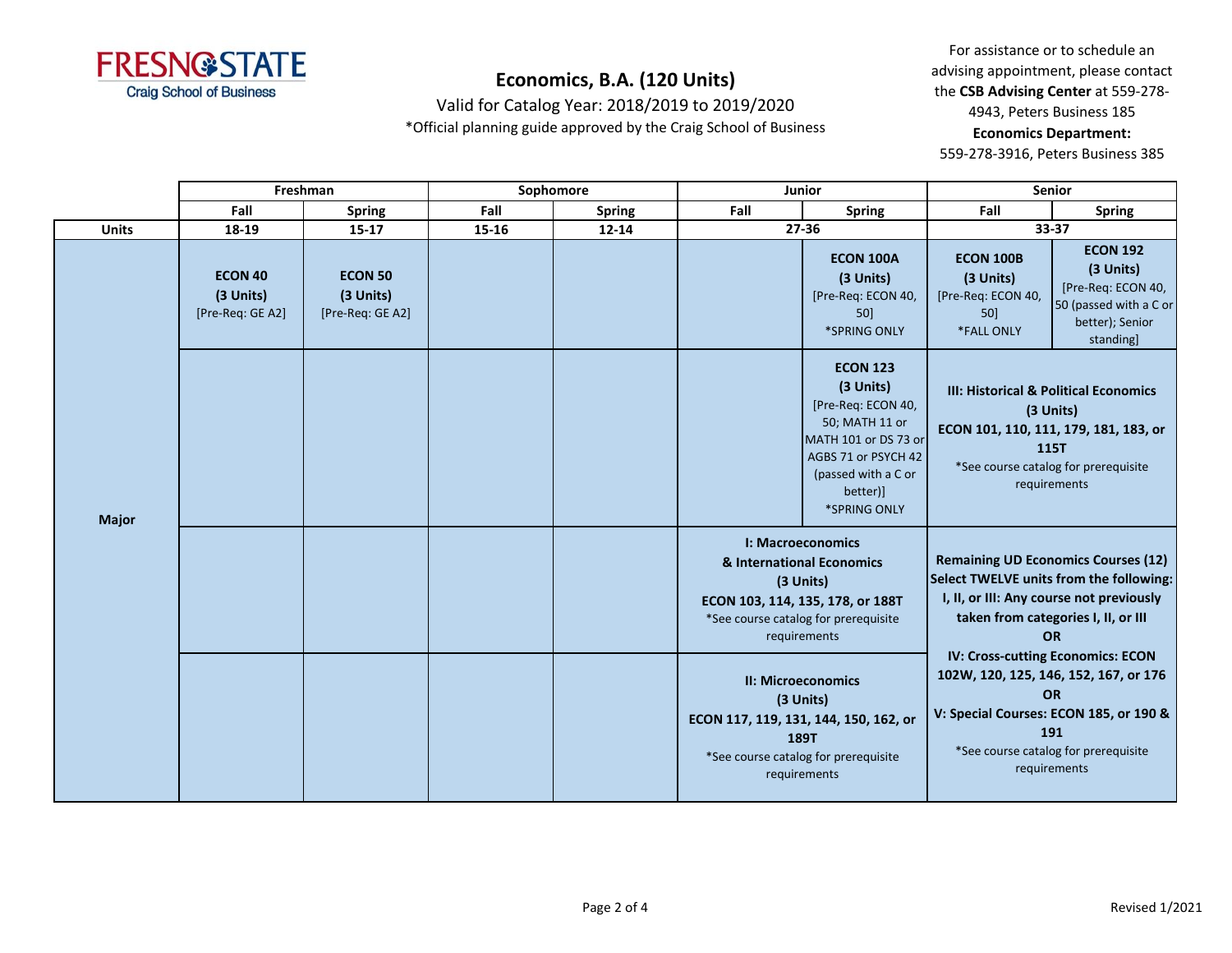

Valid for Catalog Year: 2018/2019 to 2019/2020

\*Official planning guide approved by the Craig School of Business

For assistance or to schedule an advising appointment, please contact the **CSB Advising Center** at 559-278- 4943, Peters Business 185 **Economics Department:** 

|                                                        | Freshman |               | Sophomore                                                                                                                                                |                                                 | Junior                                                                                                                  |                                                           | <b>Senior</b>                                             |                                                           |
|--------------------------------------------------------|----------|---------------|----------------------------------------------------------------------------------------------------------------------------------------------------------|-------------------------------------------------|-------------------------------------------------------------------------------------------------------------------------|-----------------------------------------------------------|-----------------------------------------------------------|-----------------------------------------------------------|
|                                                        | Fall     | <b>Spring</b> | Fall                                                                                                                                                     | <b>Spring</b>                                   | Fall                                                                                                                    | <b>Spring</b>                                             | Fall                                                      | <b>Spring</b>                                             |
| <b>Units</b>                                           | 18-19    | $15 - 17$     | $15 - 16$                                                                                                                                                | $12 - 14$                                       |                                                                                                                         | $27 - 36$                                                 | 33-37                                                     |                                                           |
| <b>Additional</b><br>Graduation<br><b>Requirements</b> |          |               | <b>Elementary</b><br><b>Statistics (3-4</b><br>Units)<br>*MATH 11, AGEC 71,<br>DS 73, or course<br>approved by major<br>department, DS 73<br>Recommended | MI (3 Units)<br>Multicultural/<br>International | <b>UDWS (0-4 Units)</b><br>*Upper Division<br><b>Writing Exam</b><br>OR "W" Course (must<br>pass with a C or<br>better) |                                                           |                                                           | <b>Lower or Upper Division Electives</b><br>$(3-4$ Units) |
|                                                        |          |               |                                                                                                                                                          |                                                 | <b>Lower or Upper Division Electives</b><br>$(3-4$ Units)                                                               |                                                           | <b>Lower or Upper Division Electives</b><br>$(3-4$ Units) |                                                           |
|                                                        |          |               |                                                                                                                                                          |                                                 | <b>Lower or Upper Division Electives</b><br>$(3-4$ Units)                                                               |                                                           | <b>Lower or Upper Division Electives</b><br>$(3-4$ Units) |                                                           |
|                                                        |          |               |                                                                                                                                                          |                                                 | <b>Lower or Upper Division Electives</b><br>$(3-4$ Units)                                                               |                                                           | <b>Lower or Upper Division Electives</b><br>$(3-4$ Units) |                                                           |
|                                                        |          |               |                                                                                                                                                          |                                                 | <b>Lower or Upper Division Electives</b><br>$(3-4$ Units)                                                               |                                                           |                                                           |                                                           |
|                                                        |          |               |                                                                                                                                                          |                                                 |                                                                                                                         | <b>Lower or Upper Division Electives</b><br>$(3-4$ Units) |                                                           |                                                           |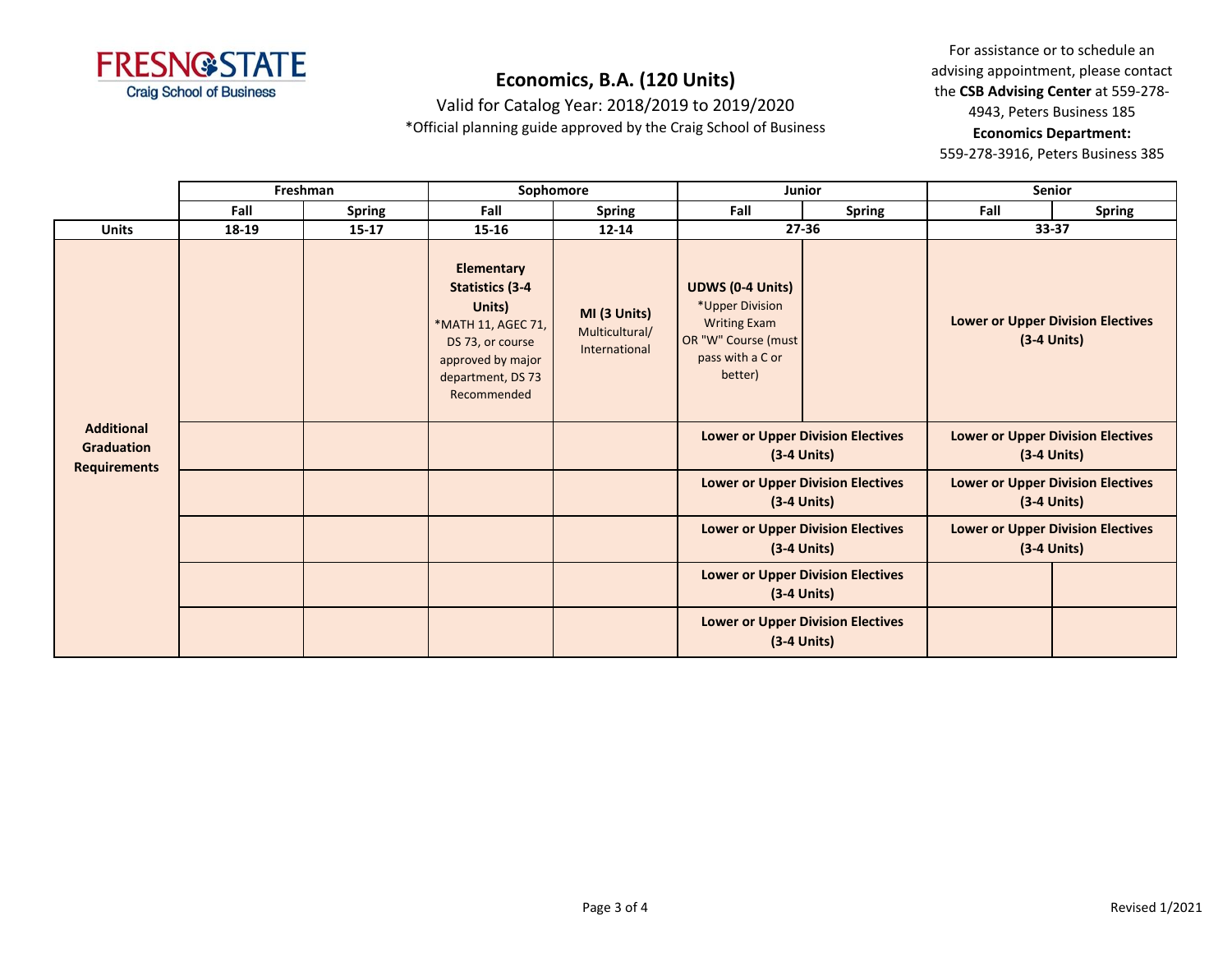

Valid for Catalog Year: 2018/2019 to 2019/2020

\*Official planning guide approved by the Craig School of Business

For assistance or to schedule an advising appointment, please contact the **CSB Advising Center** at 559-278- 4943, Peters Business 185 **Economics Department:** 

559-278-3916, Peters Business 385

|       | Freshman      |               | Sophomore |        | Junior |                      | Senior |               |
|-------|---------------|---------------|-----------|--------|--------|----------------------|--------|---------------|
|       | Fall          | <b>Spring</b> | Fal       | Spring | Fall   | . .<br><b>Spring</b> | Fall   | <b>Spring</b> |
| Units | 1010<br>T9-TA | $15 - 17$     | 15-16     | 12-14  | 27-36  |                      | 55-5   | 22.27         |

#### **FOOTNOTES:**

**Prerequisites/Corequisites:** Other restrictions may apply. Please see your course catalog for detailed prerequisite/corequisite requirements.

**Grade Requirements:** CR/NC grading is not permitted in the Economics major or minor, except for courses offered only under CR/NC grading.

General Education: Units in this area may be used toward a double major or minor (see double major or departmental minor). Consult the appropriate department chair, program coordinator, or faculty adviser for further information. ECON 25, 40, 50, and AGBS 1 may not be used for GE requirements.

Electives (30 units): May be used toward a double major or minor. Students must earn a minimum of 120 units total to graduate. The number of required elective units may vary, depending on the amount of units earned from major and GE courses.

**Upper Division Writing Skills requirement (UDWS):** All undergraduate students must demonstrate competency in writing skills by passing the Upper Division Writing Exam (UDWE) or by obtaining a C or better in an approved upper division writing course, identified by the letter "W."

**ECON 40 & 50** are prerequisites for most upper division courses in the Economics major.

**ECON 165:** is not open to Economics majors.

**DS 73:** Can be used towards General Business or Graduate Business Preparation Minor.

\*Any student planning graduate work is advised to take additional mathematics and some foreign language.

Substitutions: If substitutions/exceptions/waivers are made for any major courses that also meet GE and/or the Multicultural/International graduation requirement, the student is responsible for completing additional courses to satisfy the respective areas (GE and/or MI). This also includes the upperdivision writing requirement.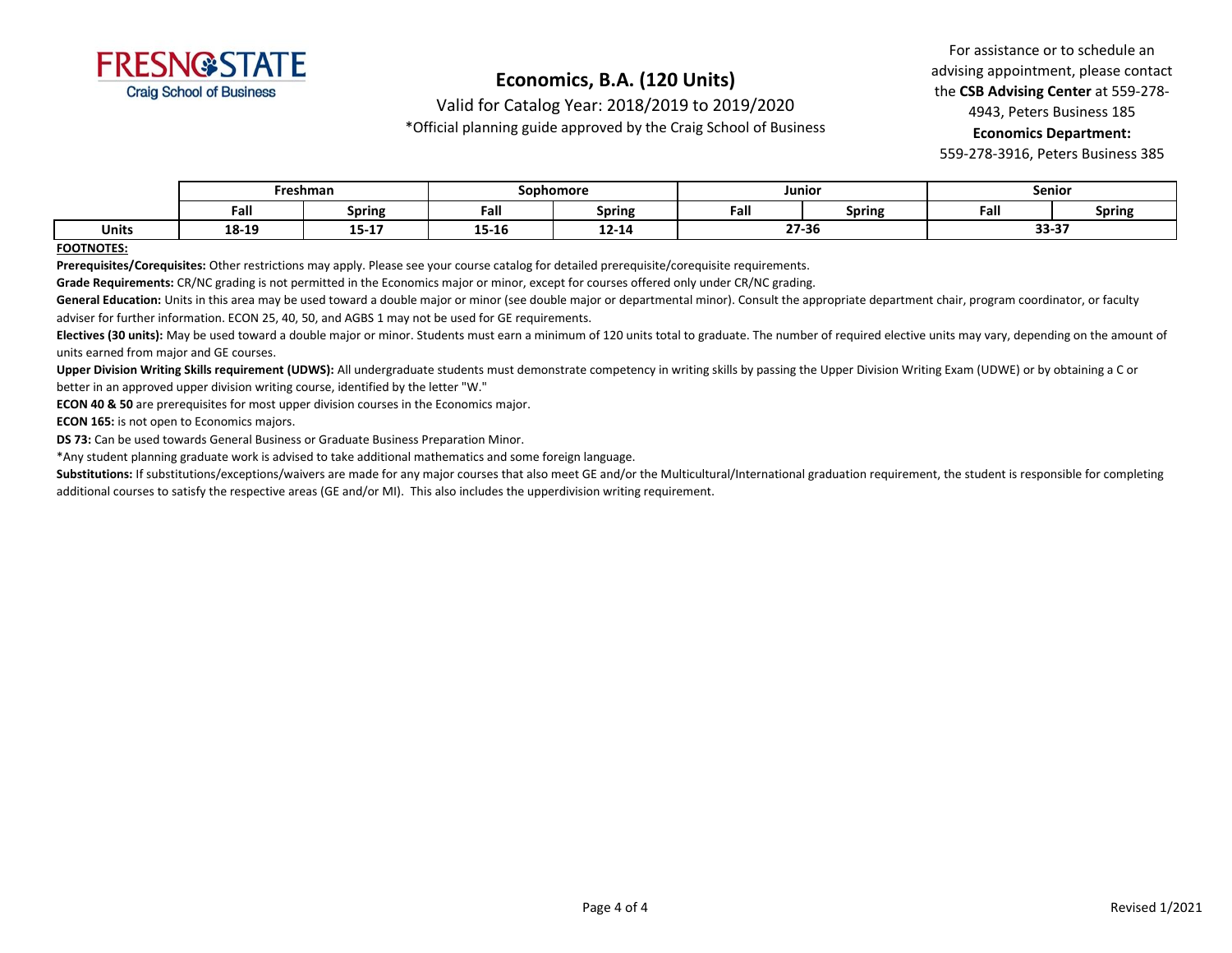

Valid for Catalog Year: 2016/2017 to 2017/2018

\*Official planning guide approved by the Craig School of Business

For assistance or to schedule an advising appointment, please contact the **CSB Advising Center** at 559-278- 4943, Peters Business 185 **Economics Department:** 

|                          | Freshman                                                                             |                                                                                                               | Sophomore                                         |                                                                               | Junior                                                                                              |                                                                                                                                | Senior                              |                                 |
|--------------------------|--------------------------------------------------------------------------------------|---------------------------------------------------------------------------------------------------------------|---------------------------------------------------|-------------------------------------------------------------------------------|-----------------------------------------------------------------------------------------------------|--------------------------------------------------------------------------------------------------------------------------------|-------------------------------------|---------------------------------|
|                          | Fall                                                                                 | <b>Spring</b>                                                                                                 | Fall                                              | <b>Spring</b>                                                                 | Fall                                                                                                | <b>Spring</b>                                                                                                                  | Fall                                | <b>Spring</b>                   |
| <b>Units</b>             | 18-19                                                                                | $15 - 17$                                                                                                     | 15-16                                             | $12 - 14$                                                                     |                                                                                                     | 27-36                                                                                                                          | 33-37                               |                                 |
| <b>Milestones</b>        | >Create Synergy<br>Profile                                                           | >Mentorship - Office<br>of Student<br>Professional<br><b>Development (PB</b><br>181)                          | >Meet with Career<br><b>Development Center</b>    | >Complete ECON 40<br>and ECON 50                                              | >Talk with Economcs<br>Chair (PB 285) about<br>certificates/minors<br>>Complete UDWS<br>requirement | >Meet with Career<br><b>Development Center</b><br>and Office of Student<br>Professional<br>Developemnt<br>>Attend Career Fairs | >Internship<br><b>Opportunities</b> | >Apply for<br><b>Graduation</b> |
| <b>General Education</b> | <b>A1 (3 Units)</b><br><b>Oral Communication</b><br>*Must pass with a C<br>or better | <b>B4 (3 Units)</b><br>Quantitative<br>Reasoning<br>*DS 71<br>recommended; must<br>pass with a C or<br>better | <b>B1 (3-4 Units)</b><br><b>Physical Sciences</b> | IB (3 Units)<br><b>Physical Universe &amp;</b><br>Its Life Forms              |                                                                                                     |                                                                                                                                |                                     |                                 |
|                          | <b>A2 (3 Units)</b><br>Written<br>Communication<br>*Must pass with a C<br>or hetter  | <b>B2 (3-4 Units)</b><br><b>Life Sciences</b>                                                                 | <b>D1 (3 Units)</b><br><b>American History</b>    | <b>IC (3-4 Units)</b><br><b>Arts &amp; Humanities</b>                         |                                                                                                     |                                                                                                                                |                                     |                                 |
|                          | <b>A3 (3 Units)</b><br><b>Critical Thinking</b><br>*Must pass with a C<br>or better  | <b>B3 (0-3 Units)</b><br>Lab                                                                                  | <b>D2 (3 Units)</b><br>American<br>Government     | <b>ID (3-4 Units)</b><br>Social, Political, &<br><b>Economic Institutions</b> |                                                                                                     |                                                                                                                                |                                     |                                 |
|                          | <b>C1 (3-4 Units)</b><br>Arts                                                        | C <sub>2</sub><br>$(3-4$ Units)<br><b>Humanities</b>                                                          | <b>D3 (3 Units)</b><br><b>Social Science</b>      | MI (3 Units)<br>Multicultural/<br>International                               |                                                                                                     |                                                                                                                                |                                     |                                 |
|                          | <b>E1 (3 Units)</b><br>Lifelong<br><b>Understanding &amp; Self</b><br>Development    | C1/C2 (3-4 Units)<br><b>Arts and Humanities</b>                                                               |                                                   |                                                                               |                                                                                                     |                                                                                                                                |                                     |                                 |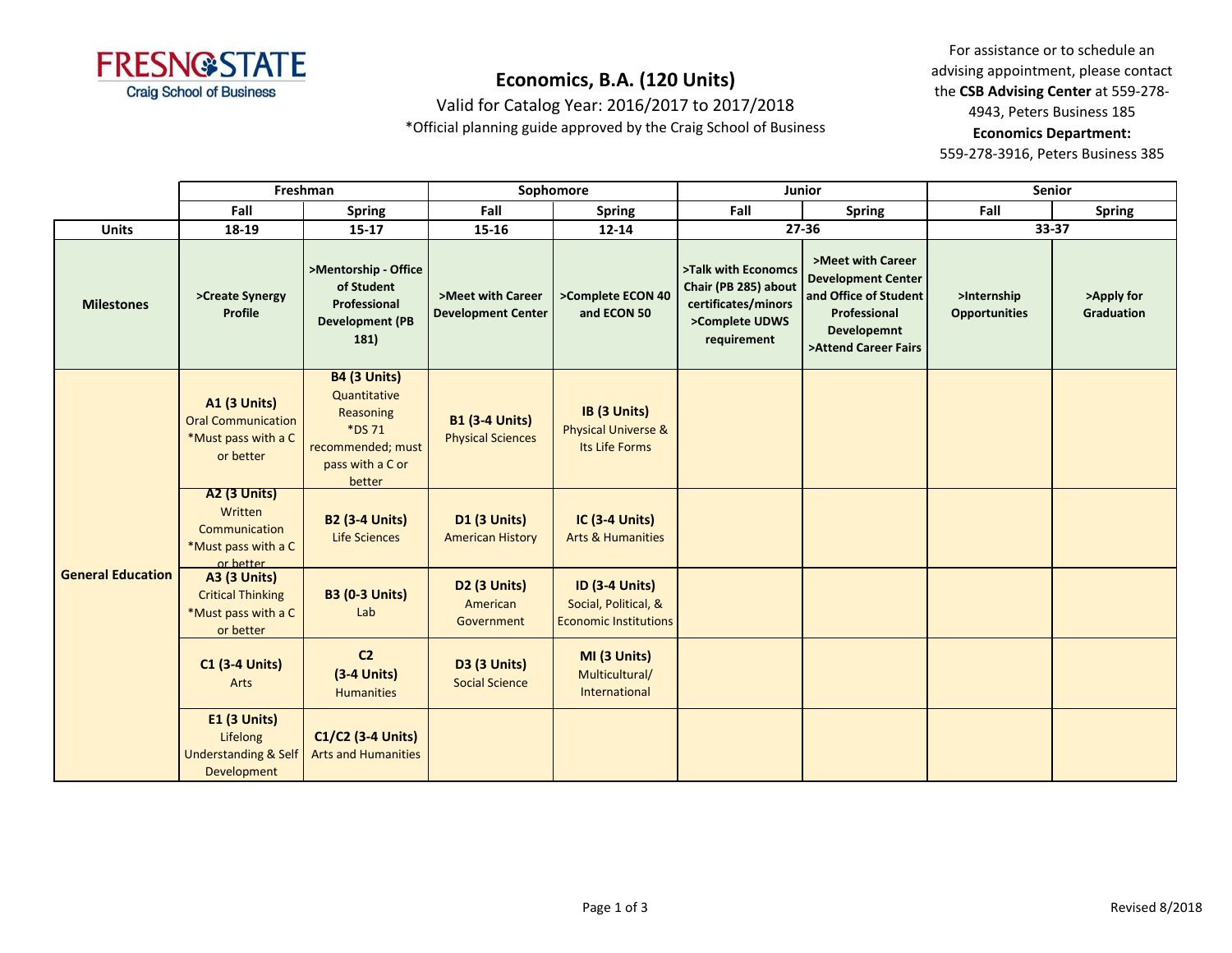

Valid for Catalog Year: 2016/2017 to 2017/2018 \*Official planning guide approved by the Craig School of Business

For assistance or to schedule an advising appointment, please contact the **CSB Advising Center** at 559-278- 4943, Peters Business 185 **Economics Department:** 

|              | Freshman                                        |                                                 | Sophomore |               | Junior |                                                                                                                                                                        | Senior                                                                   |                                                                                                                                                                                                                            |
|--------------|-------------------------------------------------|-------------------------------------------------|-----------|---------------|--------|------------------------------------------------------------------------------------------------------------------------------------------------------------------------|--------------------------------------------------------------------------|----------------------------------------------------------------------------------------------------------------------------------------------------------------------------------------------------------------------------|
|              | Fall                                            | <b>Spring</b>                                   | Fall      | <b>Spring</b> | Fall   | <b>Spring</b>                                                                                                                                                          | Fall                                                                     | <b>Spring</b>                                                                                                                                                                                                              |
| <b>Units</b> | 18-19                                           | $15 - 17$                                       | 15-16     | $12 - 14$     |        | 27-36                                                                                                                                                                  | 33-37                                                                    |                                                                                                                                                                                                                            |
| <b>Major</b> | <b>ECON 40</b><br>(3 Units)<br>[Pre-Req: GE A2] | <b>ECON 50</b><br>(3 Units)<br>[Pre-Req: GE A2] |           |               |        | <b>ECON 100A</b><br>(3 Units)<br>[Pre-Req: ECON 40,<br>50<br>*SPRING ONLY                                                                                              | <b>ECON 100B</b><br>(3 Units)<br>[Pre-Req: ECON 40,<br>50]<br>*FALL ONLY | <b>ECON 192</b><br>(3 Units)<br>[Pre-Req: ECON 40,<br>50 (passed with a C or<br>better); Senior<br>standingl                                                                                                               |
|              |                                                 |                                                 |           |               |        | <b>ECON 123</b><br>(3 Units)<br>[Pre-Req: ECON 40,<br>50; MATH 11 or<br>MATH 101 or DS 73 or<br>AGBS 71 or PSYCH 42<br>(passed with a C or<br>better)]<br>*SPRING ONLY |                                                                          | III: Historical & Political Economics<br>(3 Units)<br>ECON 101, 110, 111, 179, 181, 183, or<br>115T<br>*See course catalog for prerequisite<br>requirements                                                                |
|              |                                                 |                                                 |           |               |        | I: Macroeconomics<br>& International Economics<br>(3 Units)<br>ECON 103, 114, 135, 178, or 188T<br>*See course catalog for prerequisite<br>requirements                |                                                                          | <b>Remaining UD Economics Courses (12)</b><br>Select TWELVE units from the following:<br>I, II, or III: Any course not previously<br>taken from categories I, II, or III<br><b>OR</b><br>IV: Cross-cutting Economics: ECON |
|              |                                                 |                                                 |           |               |        | <b>II: Microeconomics</b><br>(3 Units)<br>ECON 117, 119, 131, 144, 150, 162, or<br>189T<br>*See course catalog for prerequisite<br>requirements                        |                                                                          | 102W, 120, 125, 146, 152, 167, or 176<br><b>OR</b><br>V: Special Courses: ECON 185, or 190 &<br>191<br>*See course catalog for prerequisite<br>requirements                                                                |